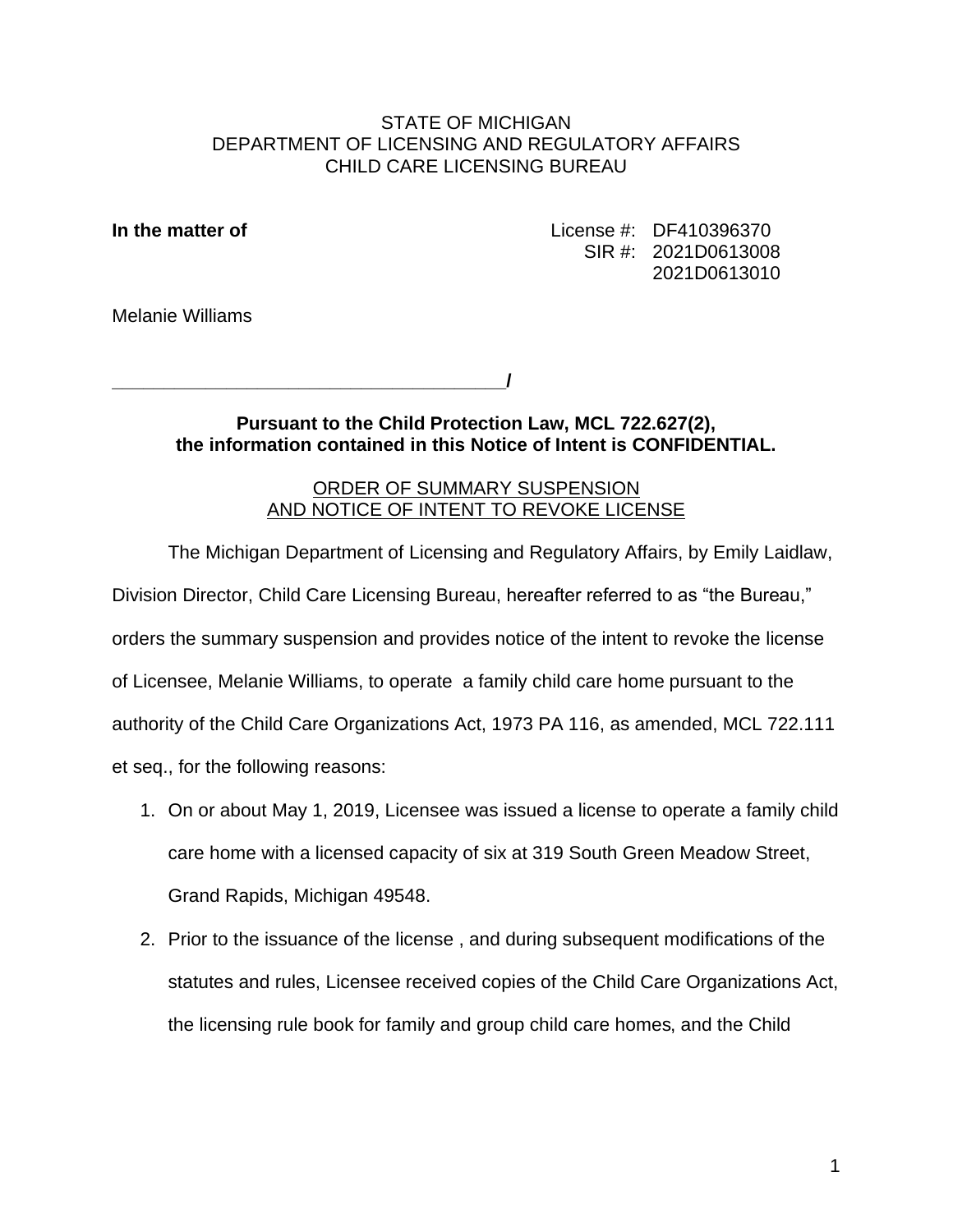Protection Law. These rules and statutes are posted and available for download at www.michigan.gov/lara.

### **Previous Licensing Violations**

- 3. On July 2, 2019, Licensing Consultant Jessica Miranda-Bevier initiated *Special Investigation #2019D0607019* after the Bureau received a licensing-related complaint and cited Licensee, in part, for failing to maintain complete and accurate child information cards, as required by Rule 400.1907(1)(a). During an on-site inspection on July 9, 2019, Ms. Miranda-Bevier reviewed the records for 12 children. Three of the 12 did not have child information cards on file. The nine cards reviewed were incomplete and missing information.
- 4. On March 23, 2020, Licensing Consultant Dawnita Diaz initiated *Special Investigation #2020D1078012* after the Bureau received a licensing-related complaint and cited Licensee, in part, for failing to maintain a ratio of one caregiver for every six children in care, as required by Rule 400.1910(1)(a) through (c). On March 19, 2020, Licensee was the only caregiver present with seven unrelated children.

### **Current Allegations**

- 5. Licensee failed to ensure appropriate care and supervision of children at all times, is not conducive to the welfare of children, and is not suitable to provide for the care, supervision, and protection of children. Specifically:
	- a. On February 25, 2021, from approximately 1:00 p.m. to 3:15 p.m., Licensee left **the contract of the state of the conduct**, a child care staff member, alone as the only caregiver present with the following children: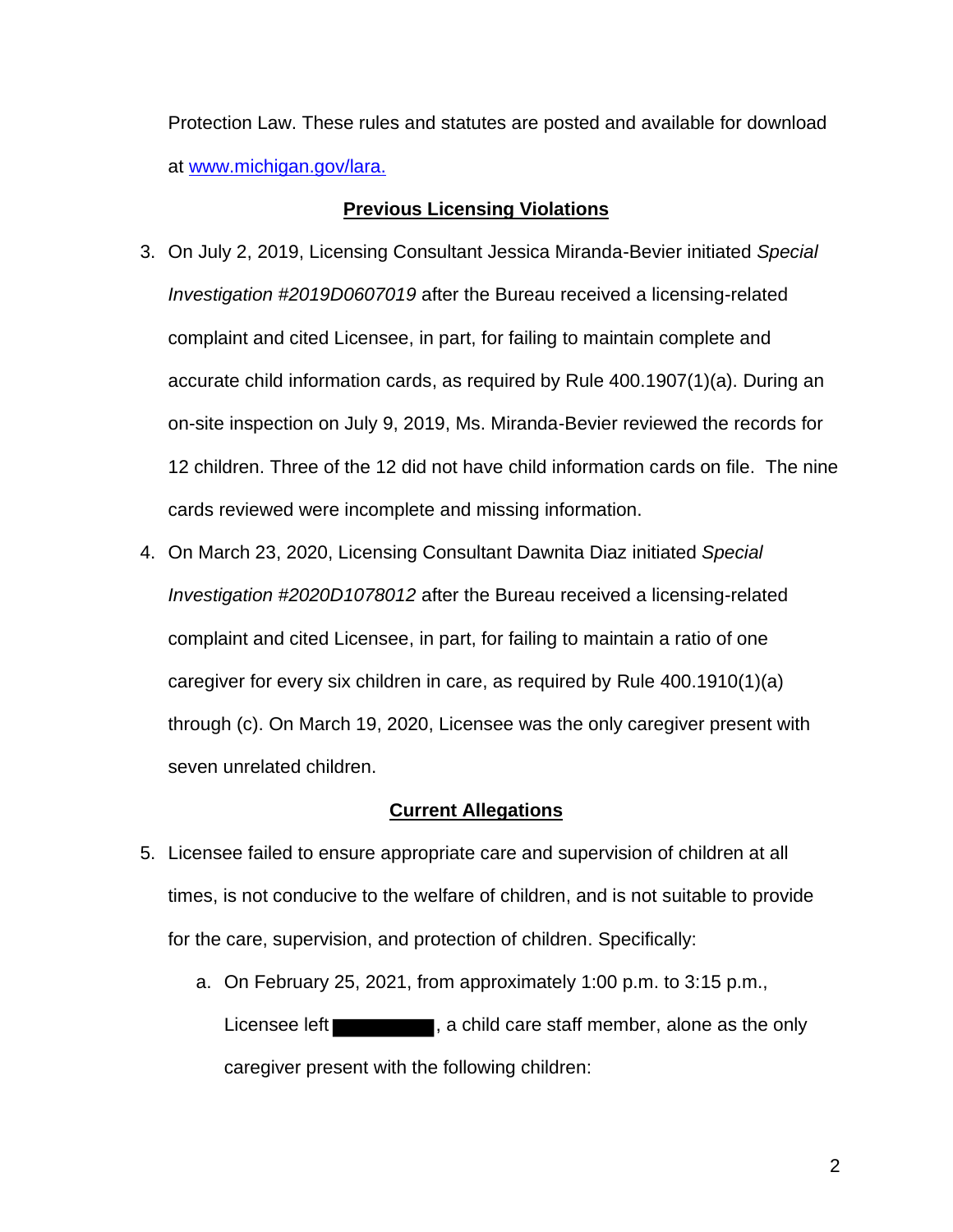- i. Child B, age years;
- ii. Child D, age years;
- iii. Child E, age months;
- iv. Child F, age months;
- v. Child G, age vears;
- vi. Child H, age years;
- vii. Child I, age vears; and
- viii. Child J, age months.
- b. On February 25, 2021, Licensing Consultant Mary Dufon, accompanied by

, conducted an on-site inspection at Licensee's home and interviewed **EXEC . Stated sheets and stated sheets** comes to the home every day to care for the children while Licensee picks up other children from school. **a constructed that she did not have the minimum training** and did not complete the background checks required by licensing rules to care for children unsupervised, which include a criminal history background check, CPR and first aid training, safe sleep and shaken baby syndrome training, and a TB test.

- c. On February 25, 2021, during the on-site inspection, and the did not know where the child information cards were located and did not know all the children's real names.
- d. On February 25, 2021, Licensee did not have appropriate sleeping equipment for all the children in care. While at Licensee's home during the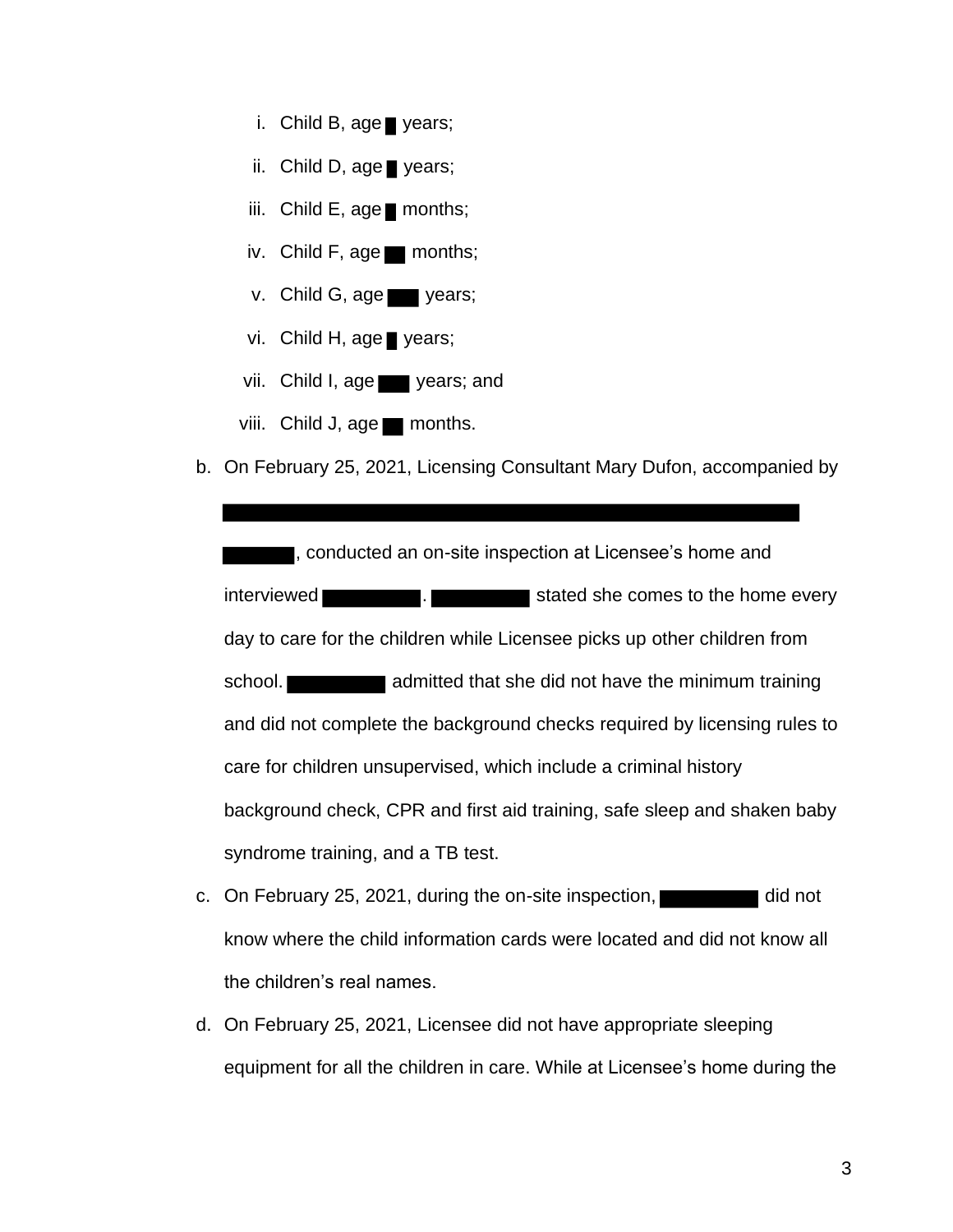inspection, Ms. Dufon observed Child E, age months, sleeping in a bouncy seat, and Child F, age months, sleeping in a highchair. Licensee had arrived at the home at approximately 3:15 p.m., and Ms. Dufon asked her to move the children to appropriate sleeping equipment. Licensee admitted to Ms. Dufon that she did not have a crib or pack and play available for Child E yet since in just started attending on February 22, 2021. Licensee attempted to move Child F to another sleeping location but could not find one.

- e. On February 25, 2021, Ms. Dufon observed two children sitting on toddlersized potty seats for more than 15 minutes.
- f. On March 27, 2021, Licensee took the following children on an outing to the Holiday Inn Express to use the pool area that included a splash pad, a kiddie pool (8 inches deep), and larger swirl pool (3 feet 6 inches deep):
	- i. Child B, age years;
	- ii. Child C, age years;
	- iii. Child D, age years;
	- iv. Child I, age years;
	- v. Child M, age years;
	- vi. Child N, age years; and
	- vii. Child P, age years.

None of the children had life jackets or arm floaties, and Licensee was the only caregiver present.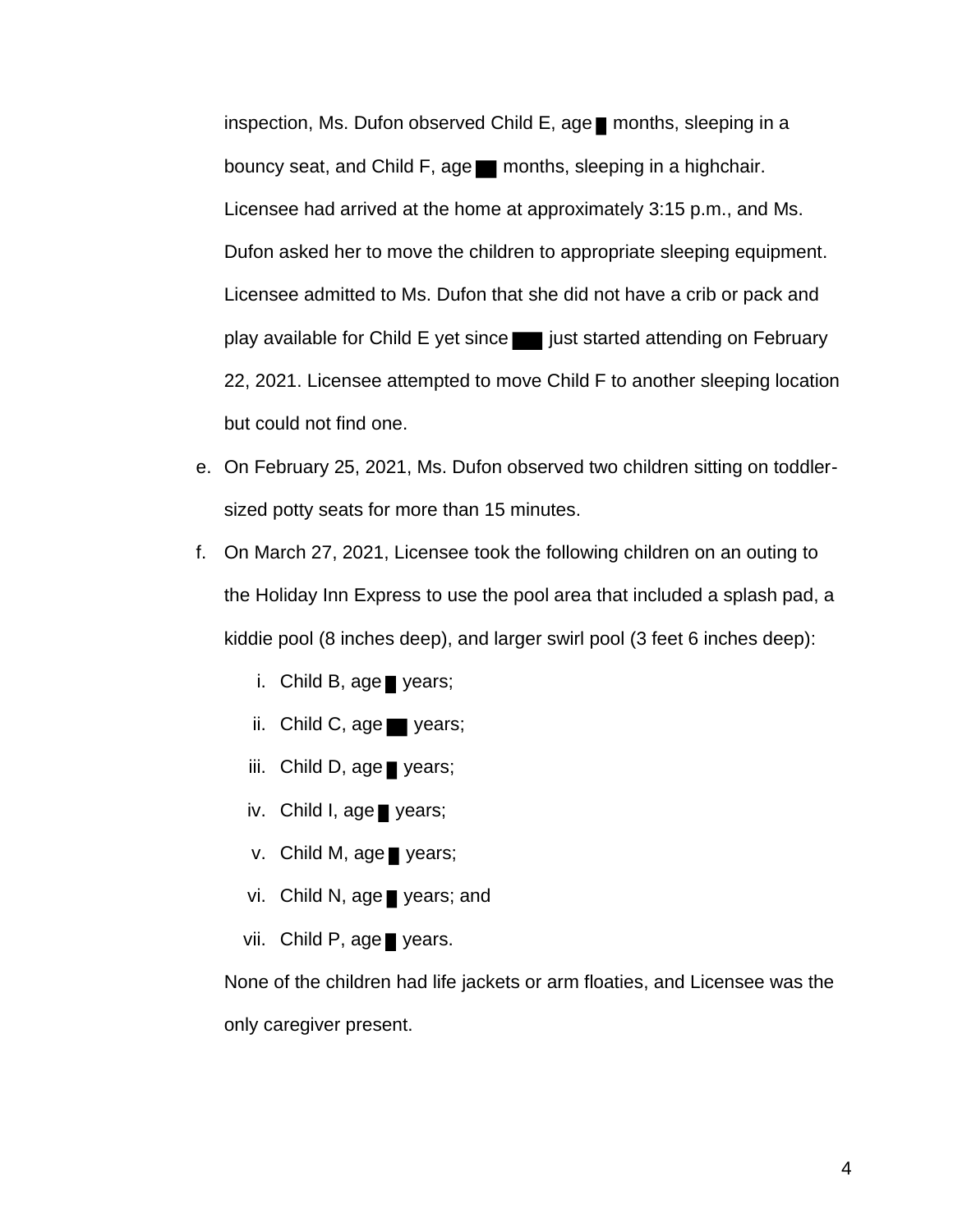- g. On March 27, 2021, while using the pool area, Licensee failed to properly supervise Child P for approximately eight minutes. During this time, Child P nearly drowned in the larger pool, as detailed in the following:
	- i. At approximately 6:38 p.m., Child P left the kiddie pool area where Licensee and the other children were playing and entered the larger pool located next to the kiddie pool.
	- ii. At approximately 6:42 p.m.,  $\blacksquare$ , a witness at the pool, observed Child P floating with **head under the water**, and lips were blue.  $\blacksquare$  quickly jumped into the pool, pulled Child P out of the water, laid  $\Box$  on the cement, and began mouthto-mouth because Child P was not breathing.
	- iii. At approximately  $6:43$  p.m.,  $\blacksquare$ , a witness and off-duty paramedic, approached Child P to assist. At this time, Child P was not breathing and had no pulse. chest compressions.
	- iv. At approximately 6:44 p.m., Licensee told the children in her care to get out of the water and started frantically looking around the pool area.
	- to "come to" and vomited water. At 6:45 p.m., stopped v. While was administering CPR to Child P, Child P started giving Child P chest compressions and rolled  $\Box$  onto  $\Box$  side.
	- vi. At 6:45 p.m., Licensee continued looking for Child P while the children were yelling, "Where's [Child P]? At 6:46 p.m., a witness at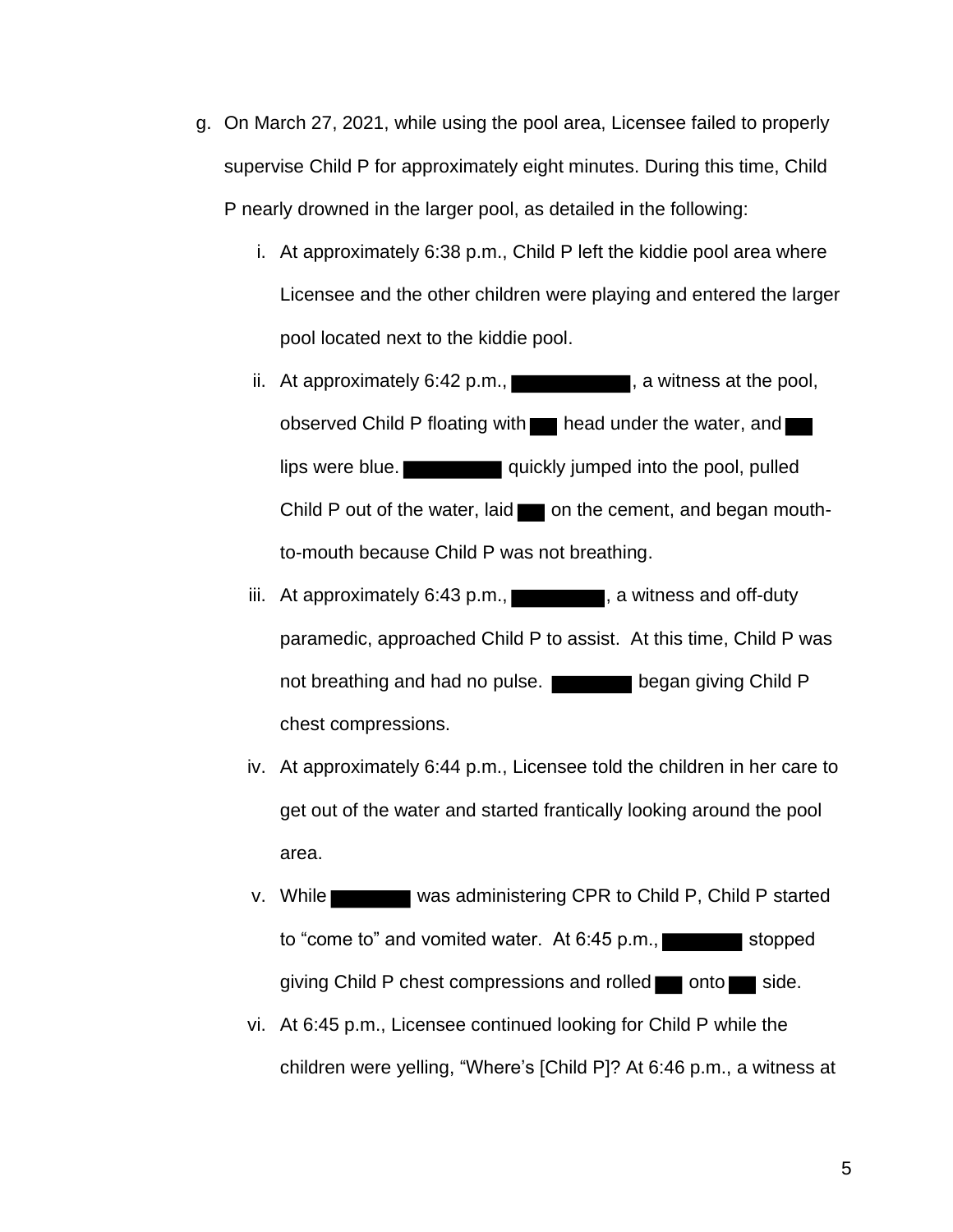

- 6. Licensee failed to maintain a ratio of one caregiver for every six children present. Specifically:
	- a. On February 25, 2021, when Ms. Dufon arrived at Licensee's home at approximately 2:00 p.m., eight unrelated children. Licensing rules require two caregivers be present for eight children.
	- b. On March 27, 2021, during the pool outing at a Holiday Inn, Licensee was the only caregiver present with seven unrelated children. Licensing rules require two caregivers be present for seven children.
- 7. Licensee failed to maintain a ratio of one caregiver for every 4 children under the age of 30 months with not more than 2 of the 4 children under the age of 18 months. On February 25, 2021, at approximately 2:00 p.m., was the only caregiver present with eight unrelated children. Five of the eight children were under the age of 30 months. Licensing rules require two caregivers be present for five children under the age of 30 months.
- 8. Licensee failed to provide complete and accurate child information cards for children in care during the on-site investigation. On February 25, 2021, Licensee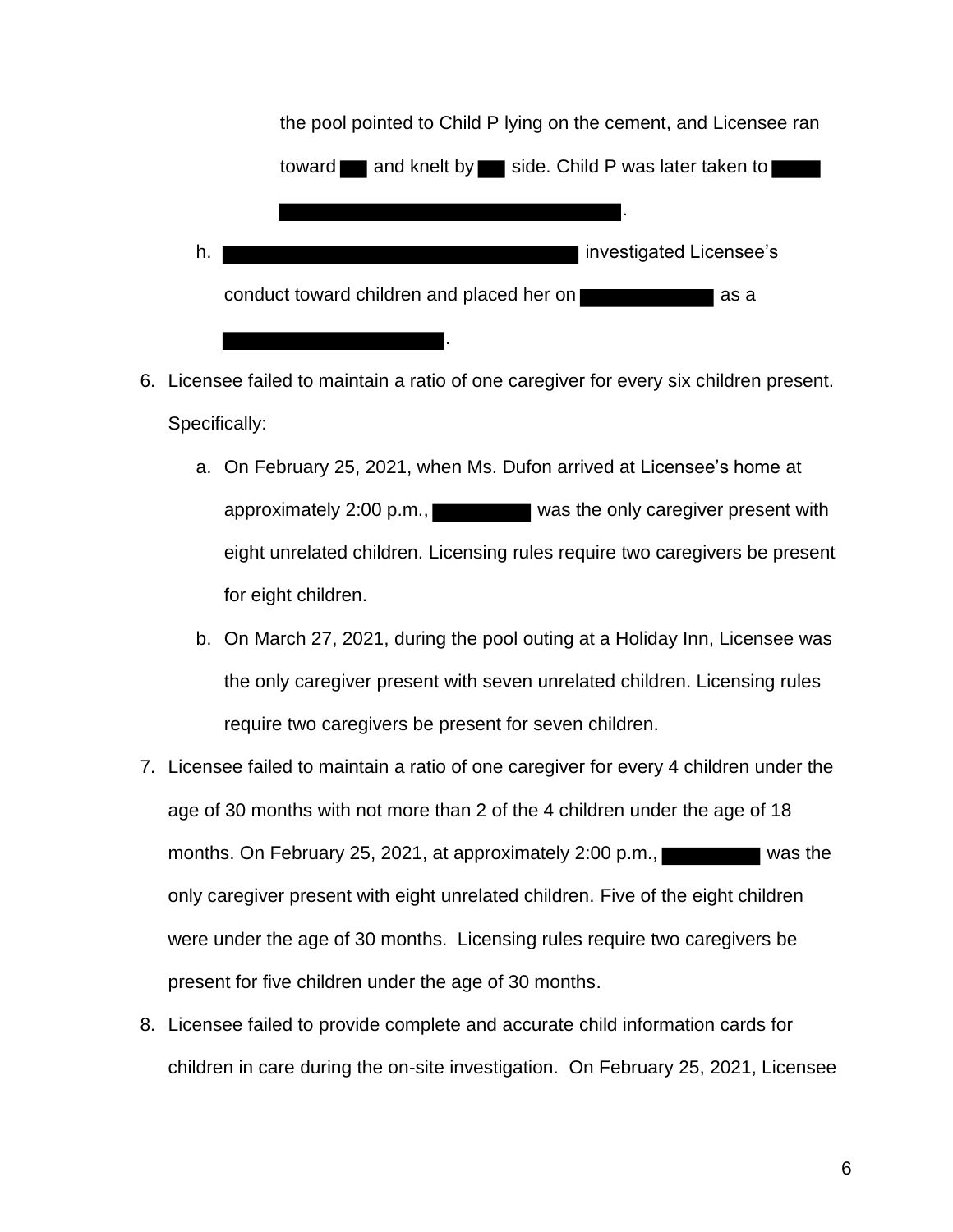arrived at the home at approximately 3:15 p.m., and Ms. Dufon asked Licensee for the children's information cards. Licensee had information cards for only three of the nine children in care that day. Licensee stated that she did not have or could not find the information cards for Child A, Child B, Child E, Child G, Child H, Child I, Child K, and Child L.

- 9. During the investigation of the near-drowning incident with Child P, Licensee failed to provide accurate and truthful information to the Bureau, as evidenced by the following:
	- a. On March 30, 2021, Ms. Dufon, accompanied by

, interviewed Licensee at her home regarding the incident with Child P. Licensee told Ms. Dufon that on March 27, 2021, she was not doing "daycare" but rather having an Easter party for the children at the hotel and was not charging parents. However, some of the parents later informed Ms. Dufon that they paid Ms. Dufon \$25 per child to attend the outing at the pool.

- b. On March 30, 2021, Licensee admitted to Ms. Dufon that none of the seven children at the hotel on March 27, 2021, had life jackets but that she had five sets of arm floaties that were used in rotation with the children. However, video surveillance footage obtained from the Holiday Inn indicates that none of the seven children were wearing arm floaties while using the pool on March 27, 2021.
- c. On March 30, 2021, Licensee told Ms. Dufon that her last interaction with Child P occurred approximately "30 seconds" before she observed

7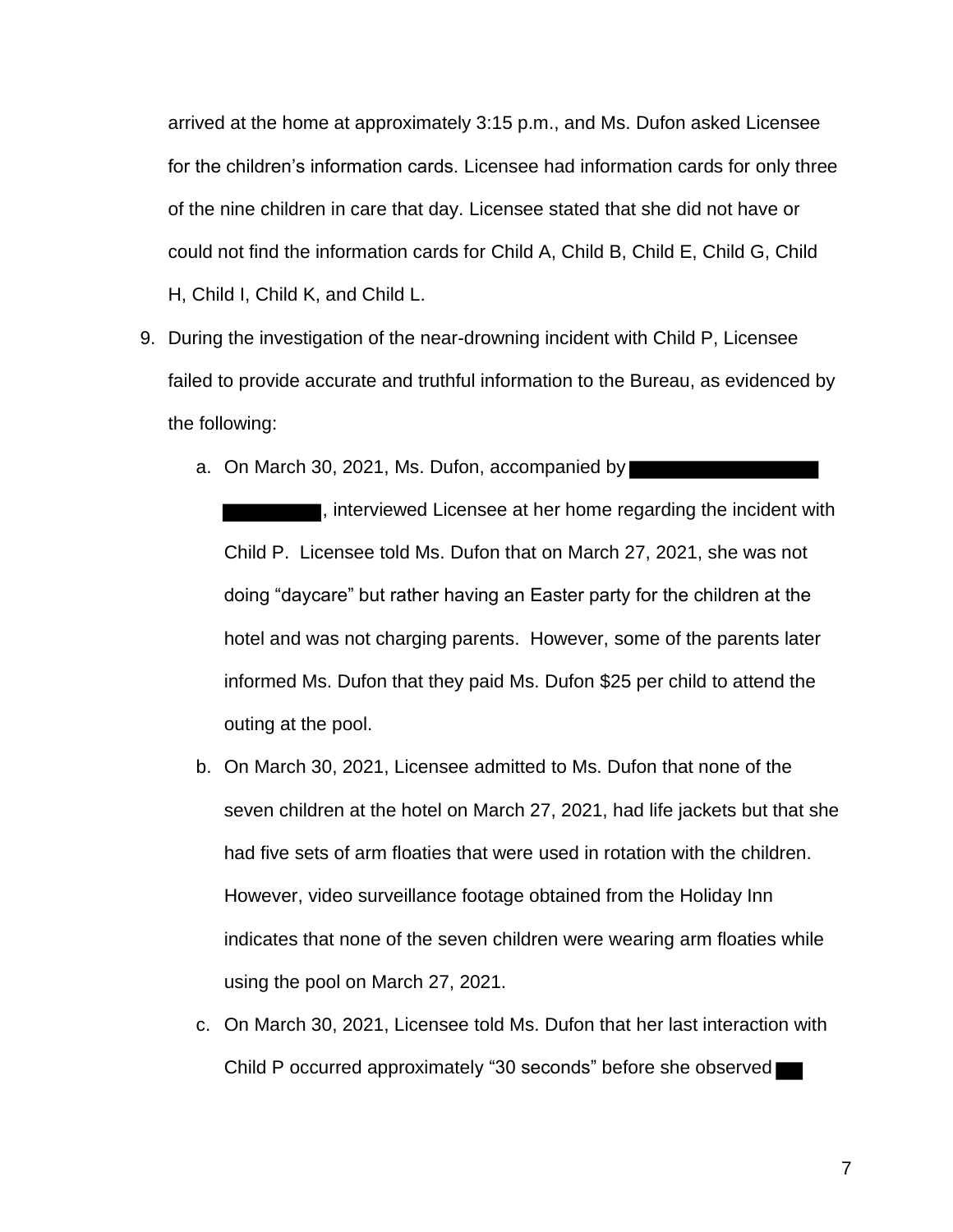lying on the floor receiving CPR from **the contact of the floor**. However, the hotel's video surveillance footage indicates that Licensee did not interact with Child P for at least eight minutes from the time Child P entered the larger pool to the time Licensee ran to Child P just as was being revived.

- d. On March 30, 2021, Licensee told Ms. Dufon that Child P was still wearing one arm floatie while she was receiving CPR. However, the hotel's video surveillance footage indicated that Child P was not wearing any arm floaties when **entered the pool or when** was receiving CPR.
- e. On March 30, 2021, Licensee told Ms. Dufon that she did not observe any of the children in her care attempt to go over to the big pool during the outing, stating that it was "off-limits." However, according to

, Licensee told that several of the children in her care kept going over to the larger pool area because they recognized other children. She stated that they kept trying to leave and that she had to keep bringing them back to the splash pad and kiddie pool area.

f. On March 30, 2021, Licensee told Ms. Dufon that she informed all the children's parents who were present at the pool outing about Child P's near-drowning incident. However, Child I's Guardian told Ms. Dufon that she was never told about the incident.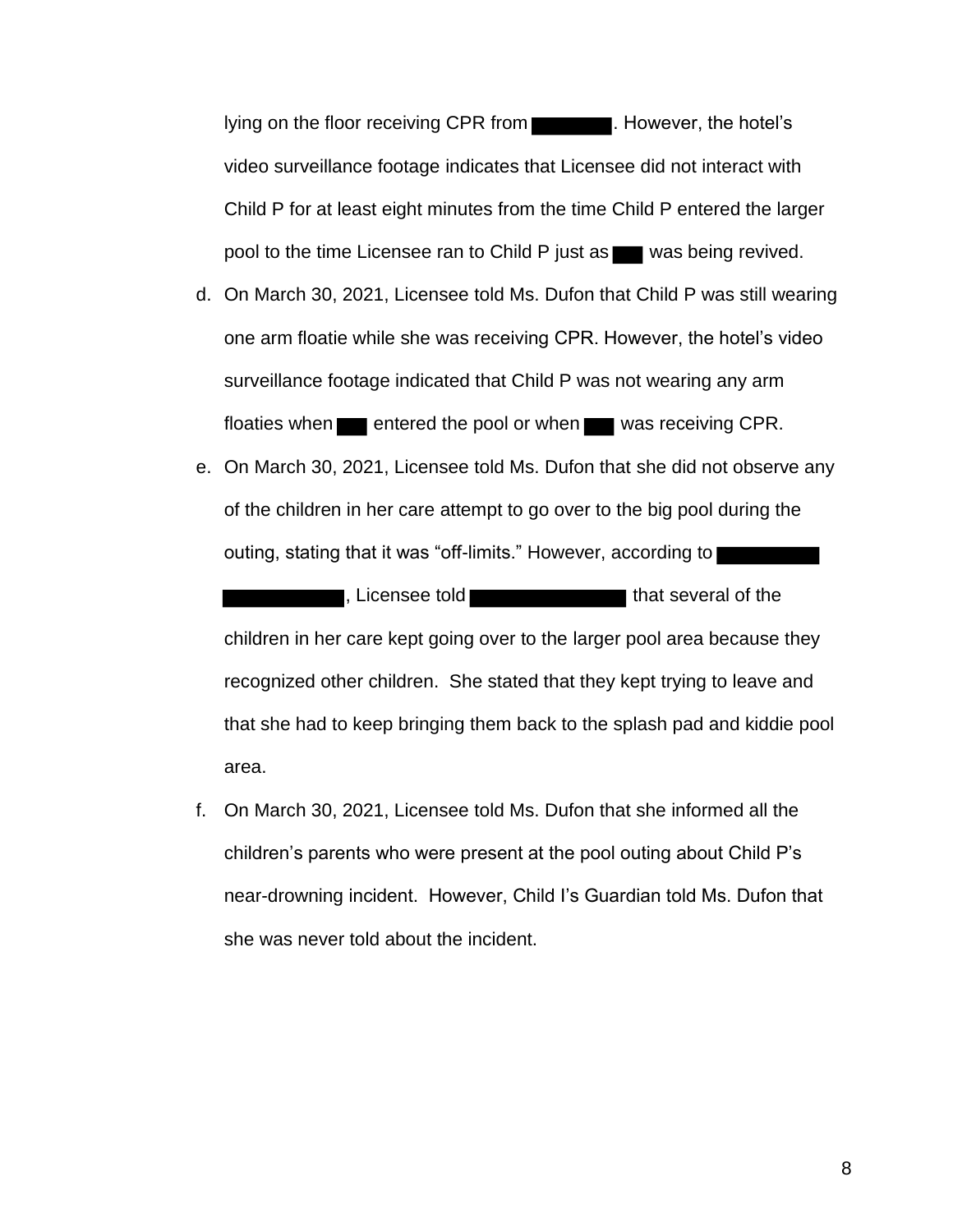# COUNT I

The conduct of Licensee, as set forth in paragraph 5(h) above, provides grounds for revocation of licensure pursuant to:



# COUNT II

The conduct of Licensee, as set forth in paragraphs 5(a) through 5(h) above,

evidences a willful and substantial violation of:

# **R 400.1911**

(1) A licensee shall ensure appropriate care and supervision of children at all times.

# COUNT III

The conduct of Licensee, as set forth in paragraphs 5(a) through 5(h) above,

evidences a willful and substantial violation of:

# **R 400.1902**

(2) An applicant or licensee shall be of responsible character and shall be suitable and able to meet the needs of children and provide for their care, supervision, and protection.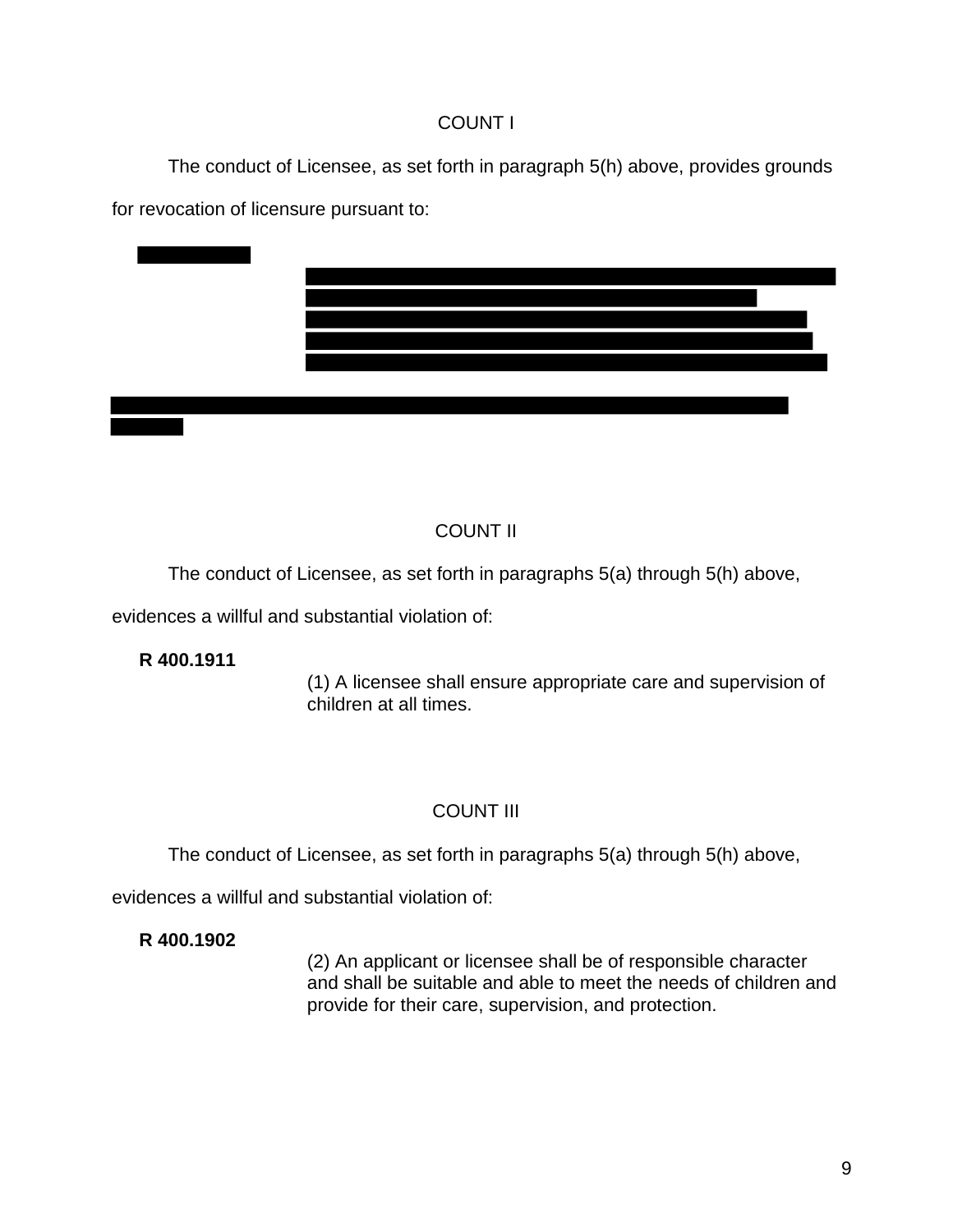# COUNT IV

The conduct of Licensee, as set forth in paragraph 8 above, evidences a willful

and substantial violation of:

# **R 400.1907**

(1) Prior to a child's initial attendance, a licensee shall obtain the following documents:

(a) A completed child information card on a form provided by the department or a comparable substitute approved by the department.

[**NOTE**: By this reference, paragraph 3 is incorporated into this Count for the purpose of demonstrating willful and substantial violation of the above rule.]

# COUNT V

The conduct of Licensee, as set forth in paragraphs 6 and 7 above, evidences a

willful and substantial violation of:

# **R 400.1910**

(1) The ratio of personnel to children present in the home at any 1 time must be not less than 1 member of the personnel to 6 children. The ratio must include all children in care who are not related to any personnel and any of the following children who are less than 6 years of age:

(a) Children of the licensee.

(b) Children of a child care staff member or child care assistant.

(c) Children related to any member of the household by blood, marriage, or adoption.

(2) For each member of the personnel, not more than 4 children shall be under the age of 30 months, with not more than 2 of the 4 children under the age of 18 months.

[**NOTE**: By this reference, paragraph 4 is incorporated into this Count for the purpose of demonstrating willful and substantial violation of the above rule.]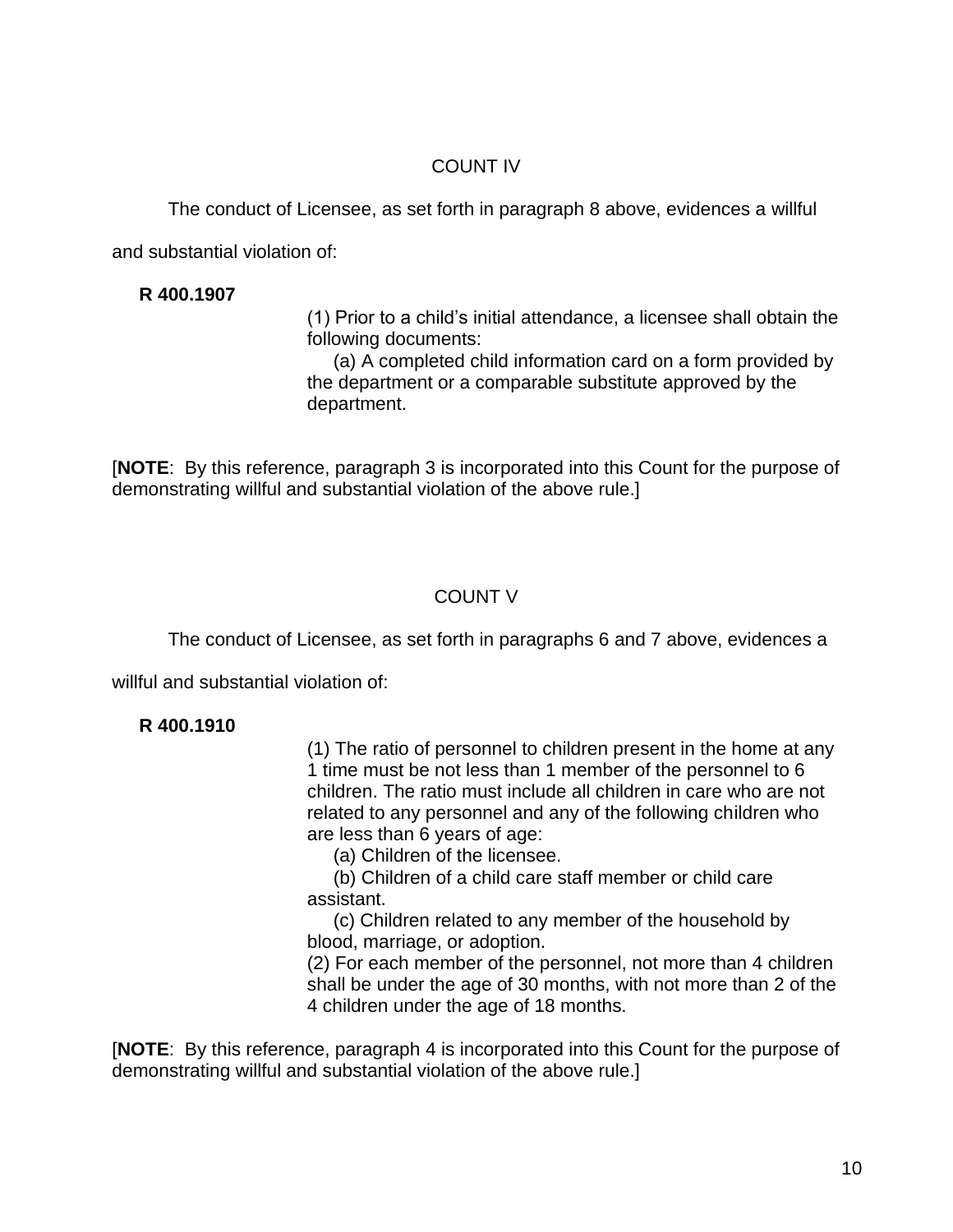## COUNT VI

The conduct of Licensee, as set forth in paragraphs 5(f) and 5(g) above,

evidences a willful and substantial violation of:

#### **R 400.1911**

(6) A licensee or child care staff member shall at all times directly supervise children who are engaged in water activities or are near collections or bodies of water.

# COUNT VII

The conduct of Licensee, as set forth in paragraph 5(d) above, evidences a willful

and substantial violation of:

### **R 400.1916**

(6) Infants, birth to 12 months of age, shall rest or sleep alone in an approved crib, play yard, or porta-crib. This equipment must meet all of the following requirements:

(a) Cribs, porta-cribs and play yards must comply with the product safety standards issued by the Consumer Product Safety Commission, 16 CFR 1219 (2019), 16 CFR 1220 (2019), and 16 CFR 1221 (2019), which are available at http://www.cpsc.gov. These standards are also available for inspection and distribution at the Michigan Department of Licensing and Regulatory Affairs, Bureau of Community and Health Systems, Child Care Licensing Division, 611 W Ottawa, Lansing, MI 48933-1070.

# **NOTE: R 400.1916**

(13) None of the following are approved sleeping equipment for children 24 months of age or younger:

(a) Infant car seats.

- (b) Infant seats.
- (c) Infant swings.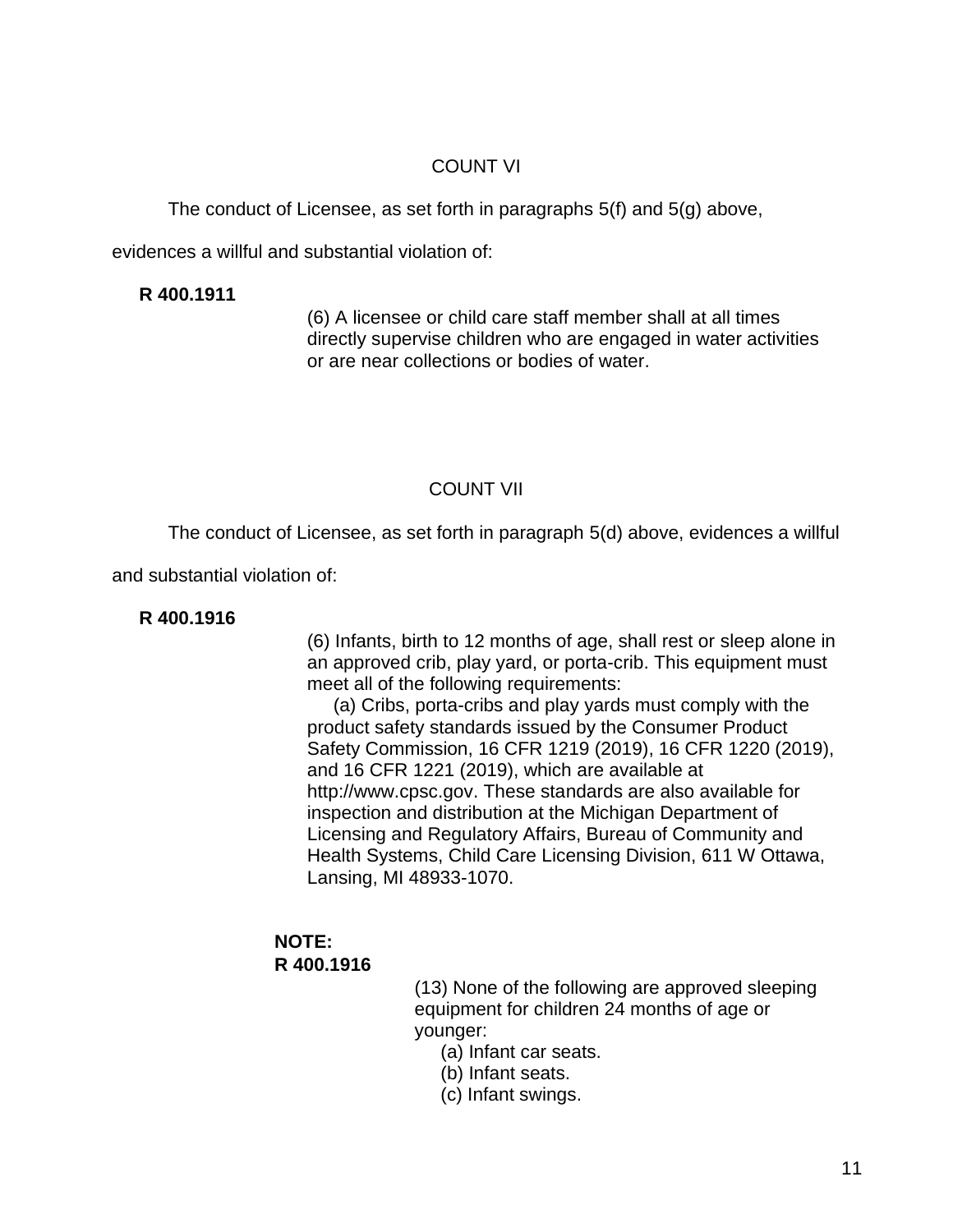(d) Bassinets. (e) High chairs. (f) Water beds. (g) Adult beds. (h) Soft mattresses. (i) Sofas. (j) Bean bags. (k) Other soft surfaces.

# COUNT VIII

The conduct of Licensee, as set forth in paragraphs 5(a) through 5(h) above,

provides grounds for revocation of licensure pursuant to:

#### **MCL 722.115m**

If the department determines that a service, facility, applicant, licensee, child care staff member, or member of the household is not conducive to the welfare of the children, the department shall deny that application or revoke that licensee's license according to section 11.

### **NOTE: MCL 722.115m**

(13) As used in this section:

(b) "Conducive to the welfare of the children" means:

- (*i*) The service and facility comply with this act and the administrative rules promulgated under this act.
- (*ii*) The disposition, temperament, condition, and action of the applicant, licensee, licensee designee, program director, child care staff member, and member of the household promote the safety and well-being of the children served.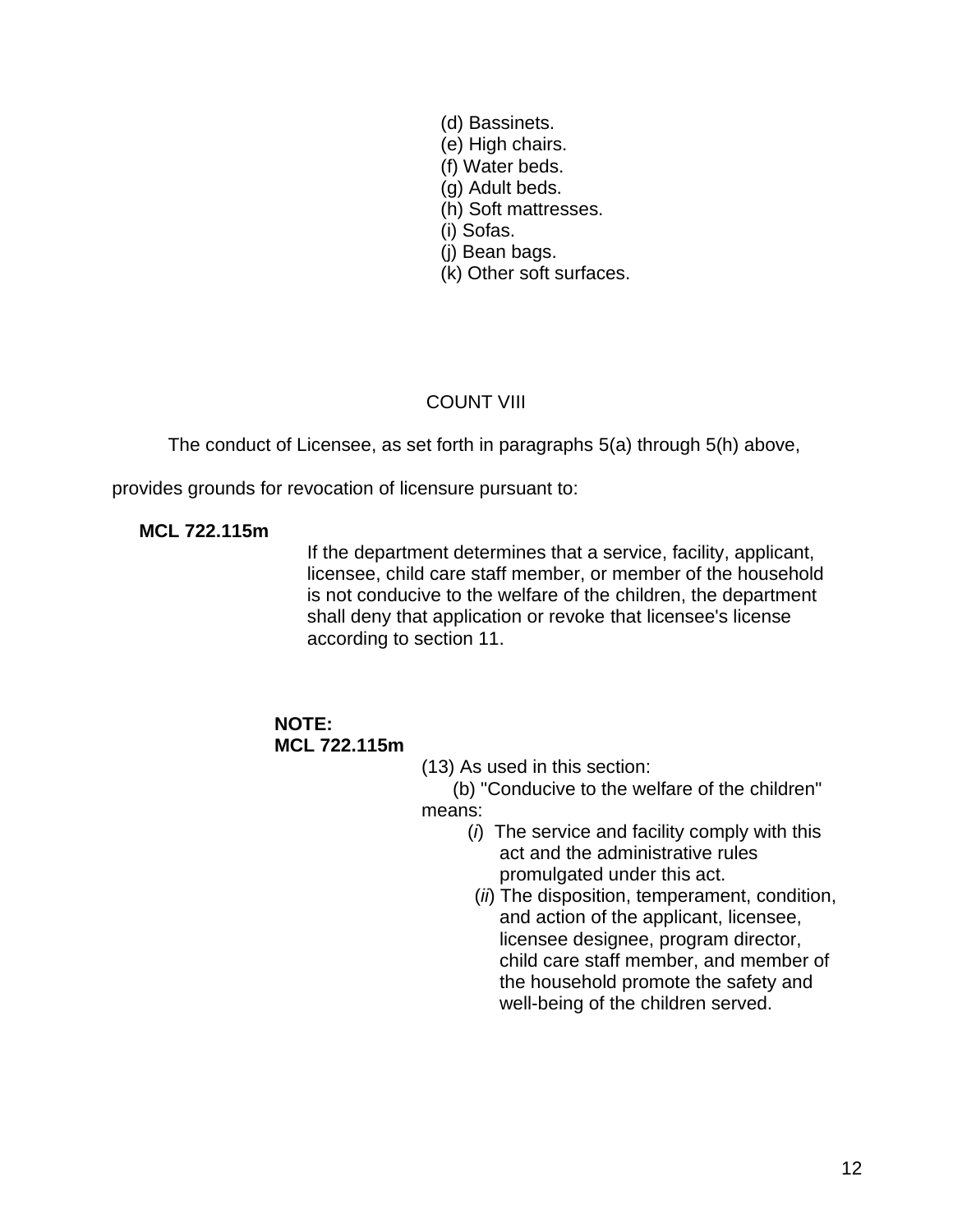## COUNT IX

The conduct of Licensee, as set forth in paragraphs 9(a) through 9(f) above,

evidences a willful and substantial violation of:

**MCL 722.120**

(1) The department may investigate, inspect, and examine conditions of a child care organization and may investigate and examine the books and records of the licensee. The licensee shall cooperate with the department's investigation, inspection, and examination by doing all of the following:

(c) Providing accurate and truthful information to the department, and encouraging witnesses, such as staff and household members, to provide accurate and truthful information to the department.

DUE TO THE serious nature of the above violations and the potential risk it represents to vulnerable children in Licensee's care, emergency action is required. Therefore the provision of MCL 24.292 of the Administrative Procedures Act of 1969, as amended, is invoked. Licensee is hereby notified that the license to operate a family child care home is summarily suspended.

EFFECTIVE 6:00 p.m., on April 30, 2021, Licensee is ordered not to operate a family child care home at 319 South Green Meadow Street, Grand Rapids, Michigan 49548, or at any other location or address. Licensee is not to receive children for care after that time or date. Licensee is responsible for informing parents or guardians of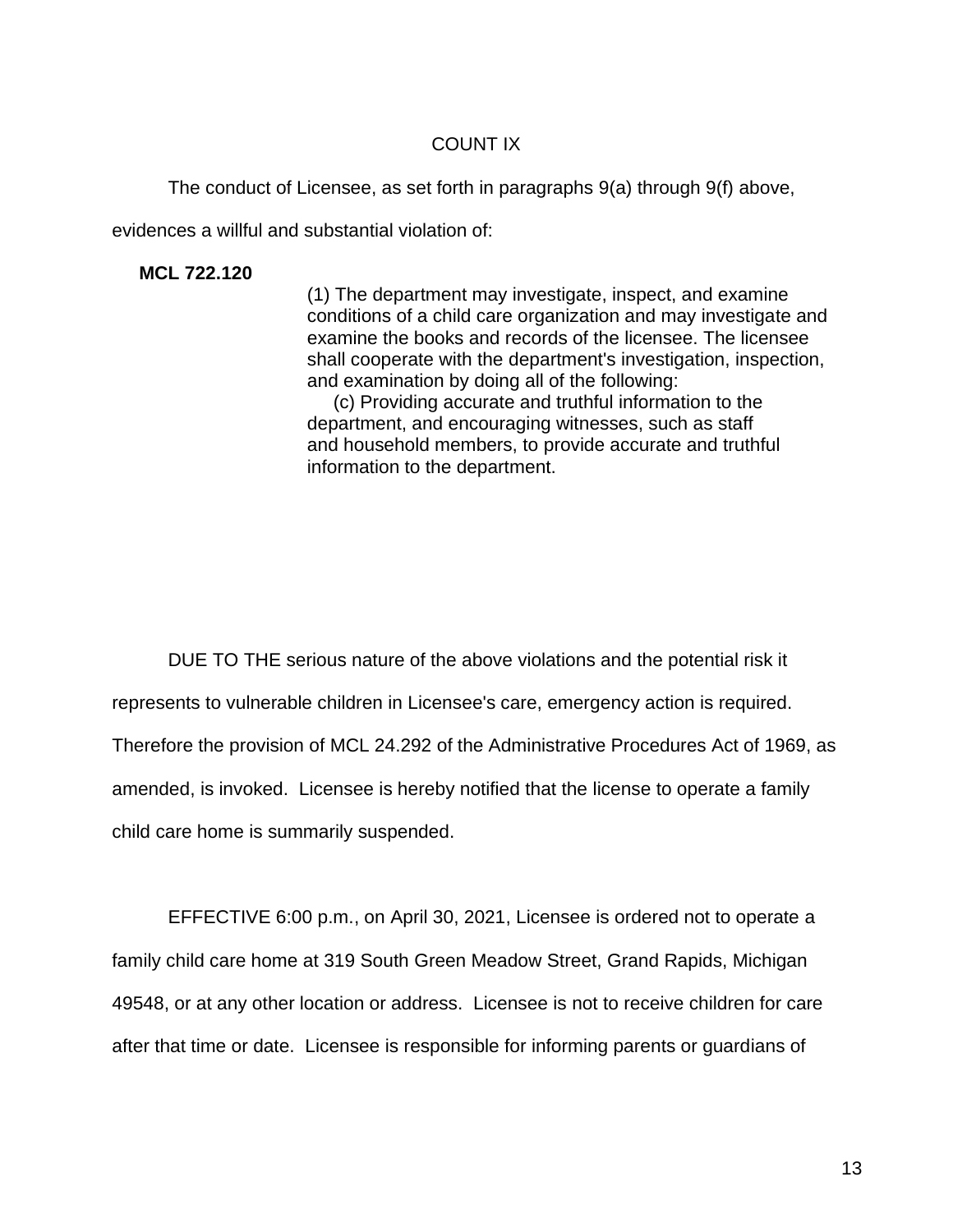children in care that license has been suspended and that Licensee can no longer provide care.

HOWEVER, BECAUSE THE Department has summarily suspended Licensee's license, an administrative hearing will be promptly scheduled before an administrative law judge. Licensee MUST NOTIFY the Department and the Michigan Office of Administrative Hearings and Rules in writing within seven calendar days after receipt of this Notice if Licensee wishes to appeal the summary suspension and attend the administrative hearing. The written request must be submitted via MAIL or FAX to:

> Michigan Office of Administrative Hearings and Rules 611 West Ottawa Street, 2nd Floor P.O. Box 30695 Lansing, Michigan 48909-2484 Phone: 517-335-7519 FAX: 517-763-0155

MCL 24.272 of the Administrative Procedures Act of 1969 permits the Department to proceed with the administrative hearing even if Licensee does not appear. Licensee may be represented by an attorney at the administrative hearing.

DATED: 4/30/2021

\_\_\_\_\_\_\_\_\_\_\_\_\_\_\_\_\_\_\_\_\_\_\_\_\_\_\_\_\_\_\_\_

Emily Laidlaw, Division Director Child Care Licensing Bureau

This is the last and final page of the ORDER OF SUMMARY SUSPENSION AND NOTICE OF INTENT in the matter of Melanie Williams, DF410396370, consisting of 14 pages, this page included.

JEK